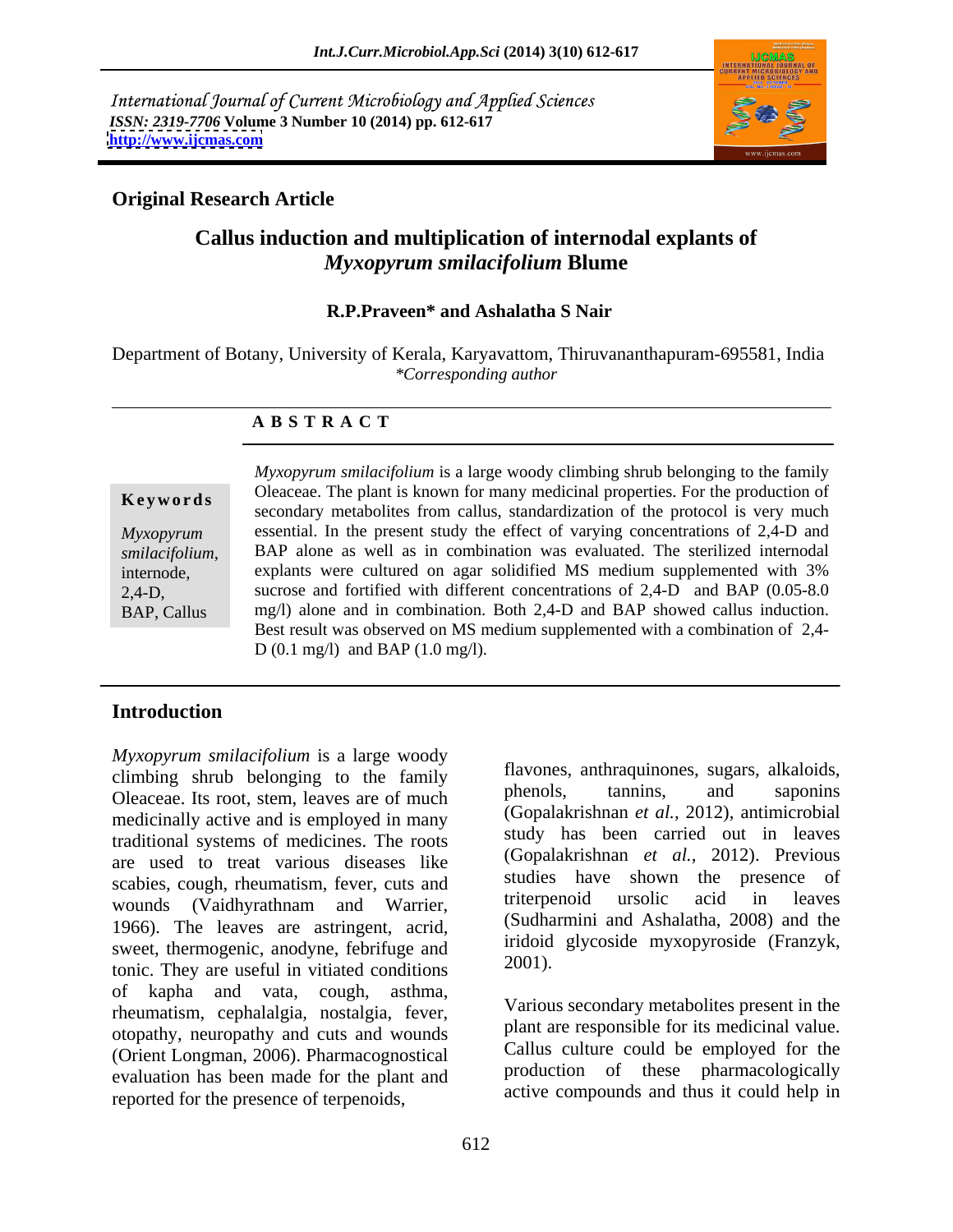preventing exploitation of plant materials

which appears on explants within a few weeks of transfer onto growth medium with  $HgCl_2$  for 3 minutes. Then they were suitable hormones (Bhojwani and Razdan, 1996). Callus formation occurs from reversed process of cell differentiation, known as dedifferentiation or Sterilized explants were then inoculated in redifferentiation (Fowler *et al.,* 1993). MS medium supplemented with 2, 4-D Callus cultures are employed for shoot and (0.05-8 mg/l) and BAP (0.05-8 mg/l). Callus root regeneration as well as obtained were then inoculated in micropropagation. Callus is also the starting material for suspension cultures for the mass (0.05-5 mg/l). The inoculated explants were production of secondary metabolites. maintained in culture room with standard

The present study was undertaken to (16/8 hours photoperiod). Data was (Murashige and Skoog, 1962) alone and in combination for rapid initiation of callus and percentage of biomass was also calculated. **Results and Discussion** For callus cultures to be screened for standardization for secondary metabolite Surface sterilized internodal explants production many factors such as duration for callus initiation, time taken for maturity, long term maintenance, biomass content etc.<br>BAP ranging from 0.05-8 mg/l. All of them need to be considered. The elite callus culture selected can be subjected to further and morphology. Present results shows that

Internodal explants were collected from 0.1 mg/l 2,4-D was selected for sub- Botanical garden, Dept. of Botany, culturing on varying concentration of BAP University of Kerala, Kariavattom. The in combination with 0.1 mg/l 2,4-D which explants were thoroughly washed for few was kept constant. Results are as shown in minutes under running tap water and subsequently they were rinsed with 0.2% tween 20 (mild detergent). They were then rinsed several times using sterilized distilled of 3 mg/l showed good biomass content, water. Further sterilization was done under explants inoculated in 0.1 mg/l 2,4-D was aseptic conditions in laminar air flow selected as the most favourable cabinet. The explants were dipped in 70%

*ex-vitro*. Seteralized distilled water. For surface sterilization, the explants were first treated<br>Callus is an undifferentiated mass of tissue with 10% Sodium hypochlorite and then alcohol for 3 minutes and again washed with sterilized distilled water. For surface sterilization, the explants were first treated with 10% Sodium hypochlorite and then dipped in  $0.1\%$  aqueous solution  $(w/v)$  of washed in sterilized distilled water for 4-5 times.

examine the potential of internodal explants recorded after 4-8 weeks. Data collected with different concentrations of hormones includes the duration in days for callus *viz*: 2, 4- D and BAP in MS medium initiation, percentage moisture content and obtained were then inoculated in combinations of 2, 4-D  $(0.1 \text{ mg/l})$  and BAP temperature  $(26\pm2$ <sup>o</sup>C) and light conditions  $(16/8$  hours photoperiod). morphology of callus.

# **Results and Discussion**

studies. The concentration callusing was concentration callusing was **Materials and Methods** was observed on MS medium with 0.1 mg/l Surface sterilized internodal explants inoculated in MS medium supplemented with varying concentration of 2,4-D and BAP ranging from 0.05-8 mg/l. All of them produced callus with different frequencies found to be reducing gradually. Best results 2,4-D and 1 mg/l BAP. Callus obtained from Table 1. For determining the biomass content of the callus moisture content was measured. Though 2,4-D at a concentration selected as the most favourable concentration with respect to its response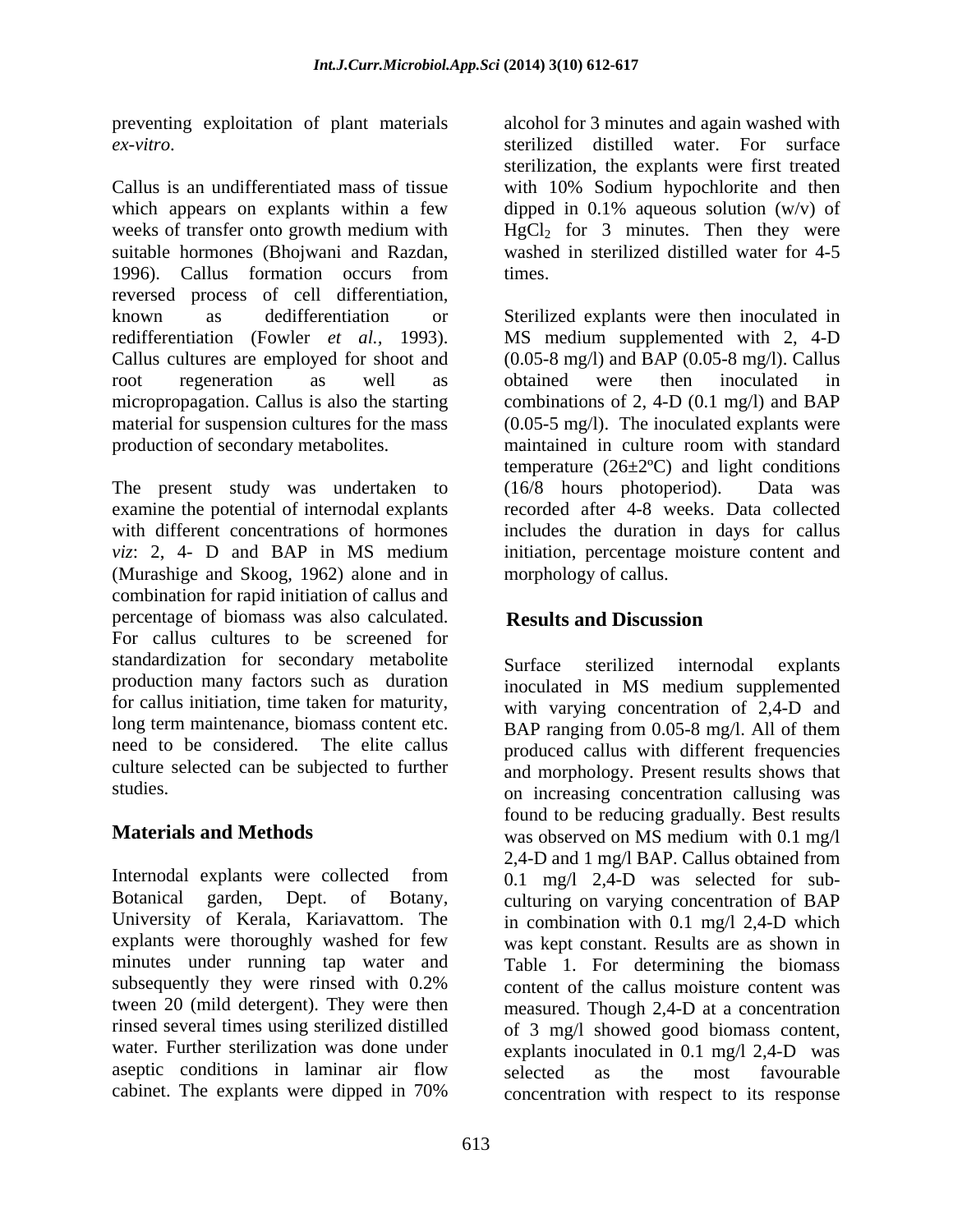callus. Friable creamy white with deep

At very low concentration of 0.05 mg/l BAP no response was observed. Compact green BAP. At 8.0 mg/l BAP low response was

2,4-D and BAP in combination for proper

period, fresh weight as well as nature of maintenance and proliferation of callus purple colouration was obtained with 0.1 concentration constant (0.1 mg/l) and mg/l 2,4-D (Fig.1). Sticky brown callus varying the concentration of BAP (0.05-5 obtained at 3 mg/l concentration was very mg/l). Four week old callus was selected for difficult to be dried and often increased sub-culturing. Best result was observed at chance of contamination. Complete drying combination of 0.1 mg/l 2,4-D and BAP of callus was impossible. Fresh weight of concentration of 1 mg/l (Fig.3) in terms of the callus in 0.1 mg/l 2,4-D was four times biomass , proliferation and nature of callus. that of in 3 mg/l 2,4-D. The response started The moisture content was strikingly reduced deteriorating on increasing the concentration to 65% which is a good indication of its high and at 8.0 mg/l 2,4-D there was no response. biomass content. Owing to the high biomass culture was optimized keeping 2,4-D content it was selected for suspension culture and further studies.

chlorogenetic callus was characteristic of For subculturing, callus obtained from fresh callus obtained from all concentrations of cultures of internodal explants in 0.1 mg/l observed. Although the biomass content of approximately 0.5 mg of callus could yield callus was slightly higher for explants an average of 4.8 gms of callus on cultured in 3.0 mg/l BAP, the best result was subculturing in a combination of 0.1mg/l obtained for 1.0 mg/l (Fig.2) with respect to 2,4-D and 1 mg/l BAP within short period of duration of response, fresh weight and time. Friability of the callus was also nature of callus. The retained with low moisture content hence 2,4-D was selected due to the fact that high biomass.

|                | Hormones   Concentration   Duration   Duration   Morphology of   Fresh |                                                                                                                                 |             |                                                       |                                                        |                                              | Dry weight Percentage |
|----------------|------------------------------------------------------------------------|---------------------------------------------------------------------------------------------------------------------------------|-------------|-------------------------------------------------------|--------------------------------------------------------|----------------------------------------------|-----------------------|
|                | (mg/l)                                                                 | $\begin{vmatrix} \text{In} \\ \text{days} \end{vmatrix}$ in days $\begin{vmatrix} \text{callus} \\ \text{callus} \end{vmatrix}$ |             |                                                       | weight                                                 | $\left( \text{gm} \right) \pm SD$   moisture |                       |
|                |                                                                        | $\vert$ for callus $\vert$ for data                                                                                             |             |                                                       | $(gm) \pm SD$                                          |                                              |                       |
|                |                                                                        | initiation collection                                                                                                           |             |                                                       |                                                        |                                              |                       |
|                | 0.05                                                                   | $\mathbf{Q}$                                                                                                                    | $\vert$ 33  | Friable, pale $3.04 \pm 0.33$ 0.17 $\pm$ 0.004 94.30  |                                                        |                                              |                       |
|                |                                                                        |                                                                                                                                 |             | white                                                 |                                                        |                                              |                       |
|                |                                                                        |                                                                                                                                 | $\sqrt{29}$ | Friable,                                              |                                                        | $4.16 \pm 0.05$ 0.31 $\pm$ 0.03              | 92.54                 |
|                |                                                                        |                                                                                                                                 |             | creamy<br>white                                       |                                                        |                                              |                       |
| $\vert$ 2,4- D |                                                                        |                                                                                                                                 |             | deep<br>with                                          |                                                        |                                              |                       |
|                |                                                                        |                                                                                                                                 |             | purple                                                |                                                        |                                              |                       |
|                |                                                                        |                                                                                                                                 |             | coloration                                            |                                                        |                                              |                       |
|                |                                                                        | $\overline{a}$                                                                                                                  | 41          | Friable, light $3.10 \pm 0.07$ 0.19 $\pm 0.004$ 93.87 |                                                        |                                              |                       |
|                |                                                                        |                                                                                                                                 |             | brown                                                 |                                                        |                                              |                       |
|                | 1.0                                                                    | 13                                                                                                                              | 47          | Friable, light 2.87±0.16 0.18±0.002 93.72             |                                                        |                                              |                       |
|                |                                                                        |                                                                                                                                 |             |                                                       |                                                        |                                              |                       |
|                |                                                                        | 17                                                                                                                              | 53          | brown                                                 |                                                        |                                              |                       |
|                |                                                                        |                                                                                                                                 |             | Sticky brown                                          |                                                        | $1.21 \pm 0.27$ 0.13 $\pm$ 0.23 89.25        |                       |
|                | 5.0                                                                    | 37                                                                                                                              | 62          | Deep                                                  | sticky $\vert 0.24 \pm 0.11 \vert 0.02 \pm 0.01 \vert$ |                                              | 91.67                 |
|                |                                                                        |                                                                                                                                 |             | brown                                                 |                                                        |                                              |                       |

**Table.1** Effect of 2,4-D and BAP on callus induction and moisture content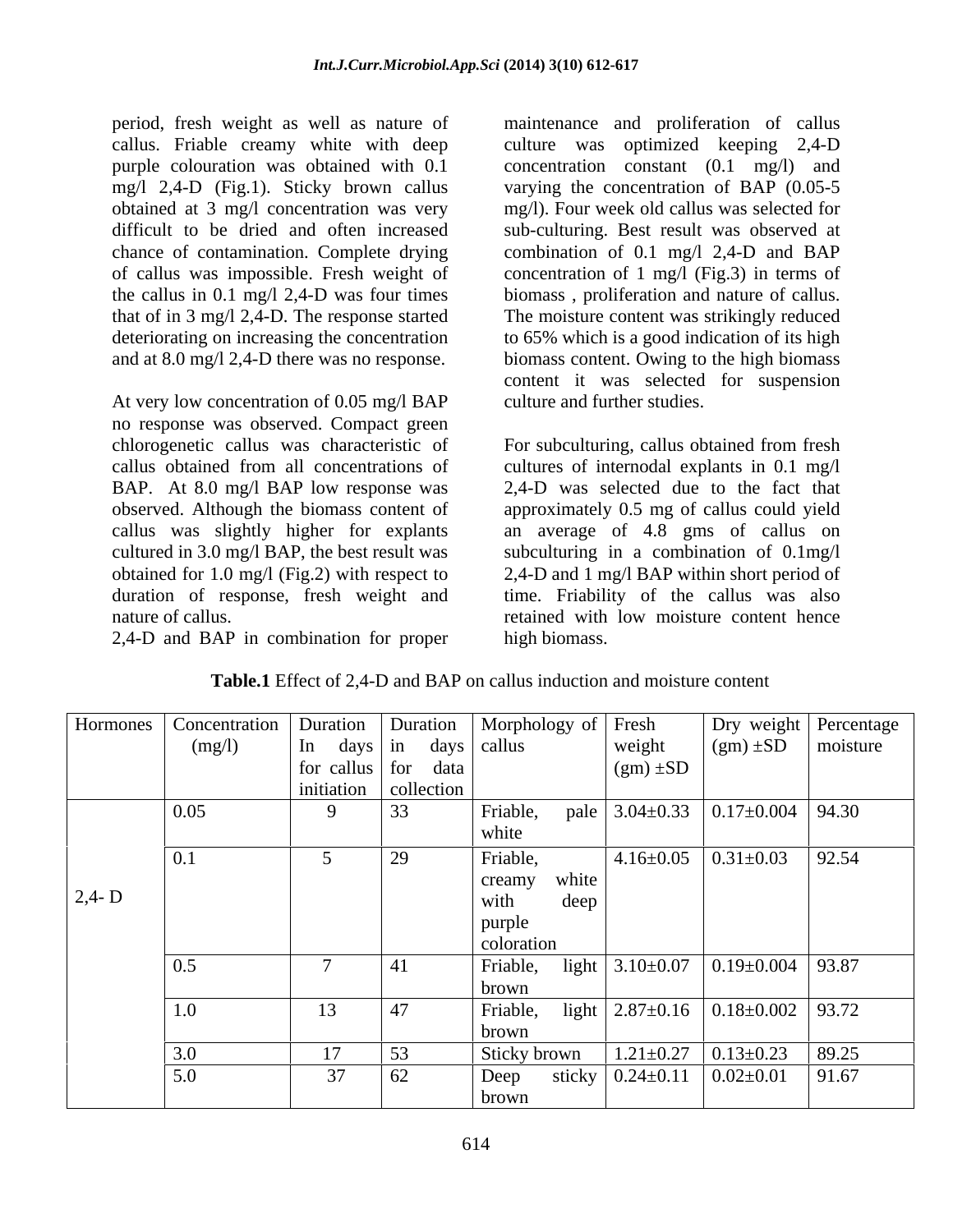|               |                    |                  |    | response                                                                          |                                 |                                        |       |
|---------------|--------------------|------------------|----|-----------------------------------------------------------------------------------|---------------------------------|----------------------------------------|-------|
|               | 8.0                | $\sim$ 10 $\sim$ |    | No response                                                                       |                                 |                                        |       |
|               | 0.05               |                  |    | No response                                                                       |                                 |                                        |       |
|               | 0.1                | 8                | 39 | $\boxed{\text{Compact, light} \mid 1.61 \pm 0.04 \mid 0.21 \pm 0.004 \mid 86.90}$ |                                 |                                        |       |
| <b>BAP</b>    |                    |                  |    |                                                                                   |                                 |                                        |       |
|               |                    |                  | 34 | green                                                                             |                                 |                                        |       |
|               | 0.5                | 12               |    | Compact, light $1.58 \pm 0.31$ $0.17 \pm 0.03$ 89.20                              |                                 |                                        |       |
|               |                    |                  |    | with<br>green                                                                     |                                 |                                        |       |
|               |                    |                  |    | yellow patches                                                                    |                                 |                                        |       |
|               | 1.0                | 12               | 32 | Compact,                                                                          | $1.72 \pm 0.11$ 0.19 $\pm$ 0.07 |                                        | 88.90 |
|               |                    |                  |    | slightly friable                                                                  |                                 |                                        |       |
|               |                    |                  |    | greenish                                                                          |                                 |                                        |       |
|               |                    |                  |    | yellow                                                                            |                                 |                                        |       |
|               | 3.0                | 19               | 42 | Green crispy                                                                      |                                 | $1.45\pm0.12$ $0.22\pm0.11$ 84.82      |       |
|               |                    |                  |    | compact callus                                                                    |                                 |                                        |       |
|               | 5.0                | 26               | 52 | Green compact 1.43±0.12 0.19±0.04                                                 |                                 |                                        | 86.71 |
|               |                    |                  |    | callus                                                                            |                                 |                                        |       |
|               | 8.0                | 36               | 67 | Very                                                                              |                                 | slow $0.95\pm0.04$ $0.11\pm0.02$ 88.42 |       |
|               |                    |                  |    | with<br>growth                                                                    |                                 |                                        |       |
|               |                    |                  |    | green compact                                                                     |                                 |                                        |       |
|               |                    |                  |    | callus                                                                            |                                 |                                        |       |
|               | $0.05(BAP)+0.$ 11  |                  | 31 | Compact,                                                                          |                                 | $3.216 \pm 0.2$ 0.189 $\pm$ 0.03 94.10 |       |
|               | 1(2,4D)            |                  |    | white                                                                             | 6 <sup>6</sup>                  |                                        |       |
|               | $0.1(BAP)+0.1$ 9   |                  | 32 | Compact,                                                                          |                                 | $3.91 \pm 0.32$ 0.198 $\pm$ 0.04 94.90 |       |
|               | (2,4, D)           |                  |    | green colour                                                                      |                                 |                                        |       |
|               | $0.5(BAP)+0.1$ 8   |                  | 30 | Compact, light   $1.827 \pm 0.3$   $0.179 \pm 0.28$   $90.20$                     |                                 |                                        |       |
|               | (2,4, D)           |                  |    | green                                                                             | $\mathbf{Q}$                    |                                        |       |
|               | $1.0(BAP)+0.1$   7 |                  | 27 | Compact, pale 4.89±0.23 1.68±0.24                                                 |                                 |                                        | 65.64 |
|               | (2,4, D)           |                  |    | white greenish                                                                    |                                 |                                        |       |
| $\vert$ 2,4D- |                    |                  |    | tint with purple                                                                  |                                 |                                        |       |
| <b>BAP</b>    |                    |                  |    | colour                                                                            |                                 |                                        |       |
|               |                    | 17               | 43 | Compact green                                                                     |                                 | $3.16 \pm 0.31$ $0.43 \pm 0.09$ 86.39  |       |
|               | $3.0(BAP)+0.1$     |                  |    | hard callus                                                                       |                                 |                                        |       |
|               | (2,4, D)           |                  |    |                                                                                   |                                 |                                        |       |
|               | $5.0(BAP)+0.1$ 23  |                  | 69 | Low response   $1.31 \pm 0.07$   $0.29 \pm 0.11$   77.86                          |                                 |                                        |       |
|               | (2,4, D)           |                  |    | callus                                                                            |                                 |                                        |       |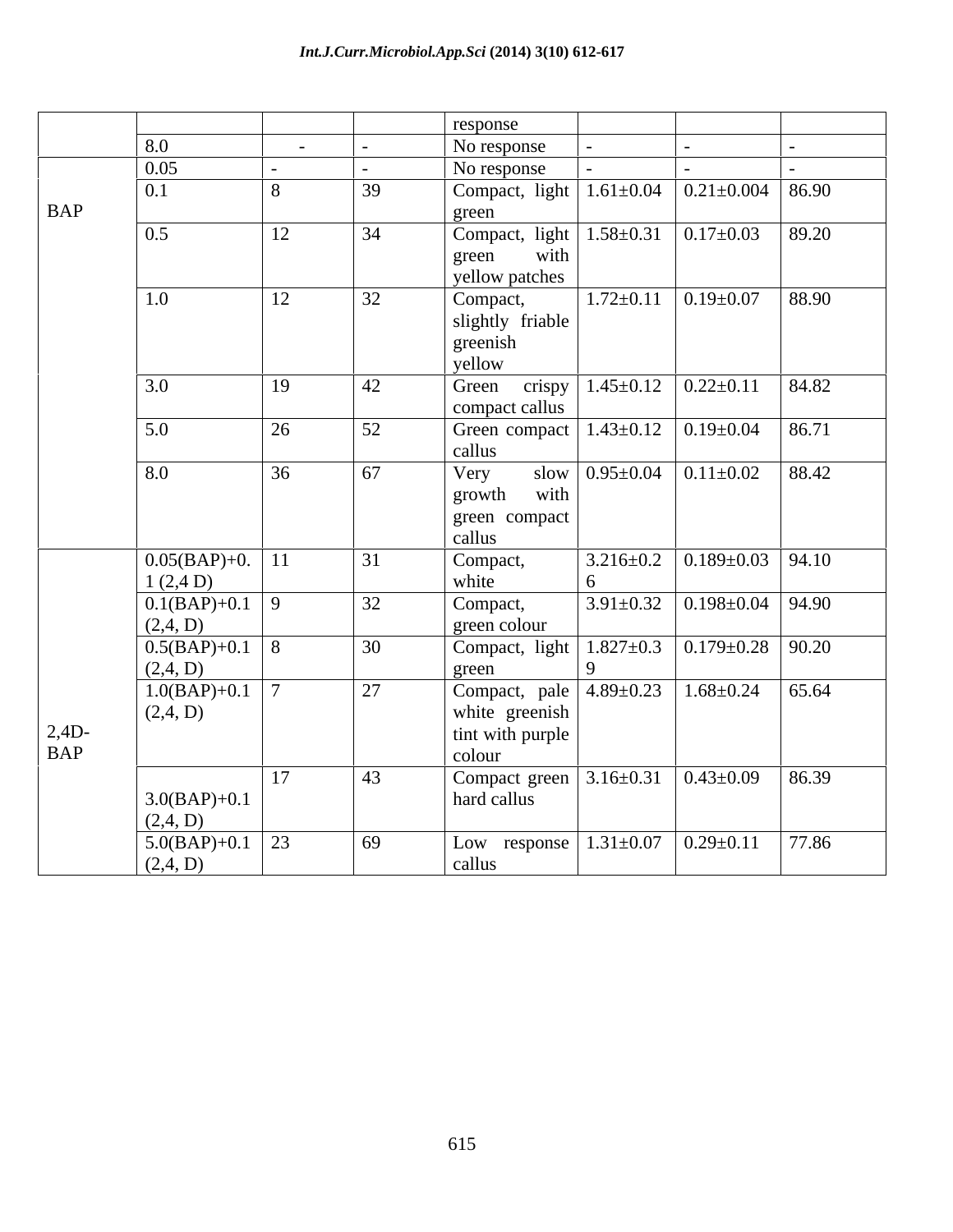**Figure.1** Callus induction in 0.1 mg/l 2,4-D



**Figure**.**2** Callus induction in 1.0 mg/l BAP



**Figure.3** Callus proliferation in 0.1 mg/l 2,4-D and 1 mg/l BAP